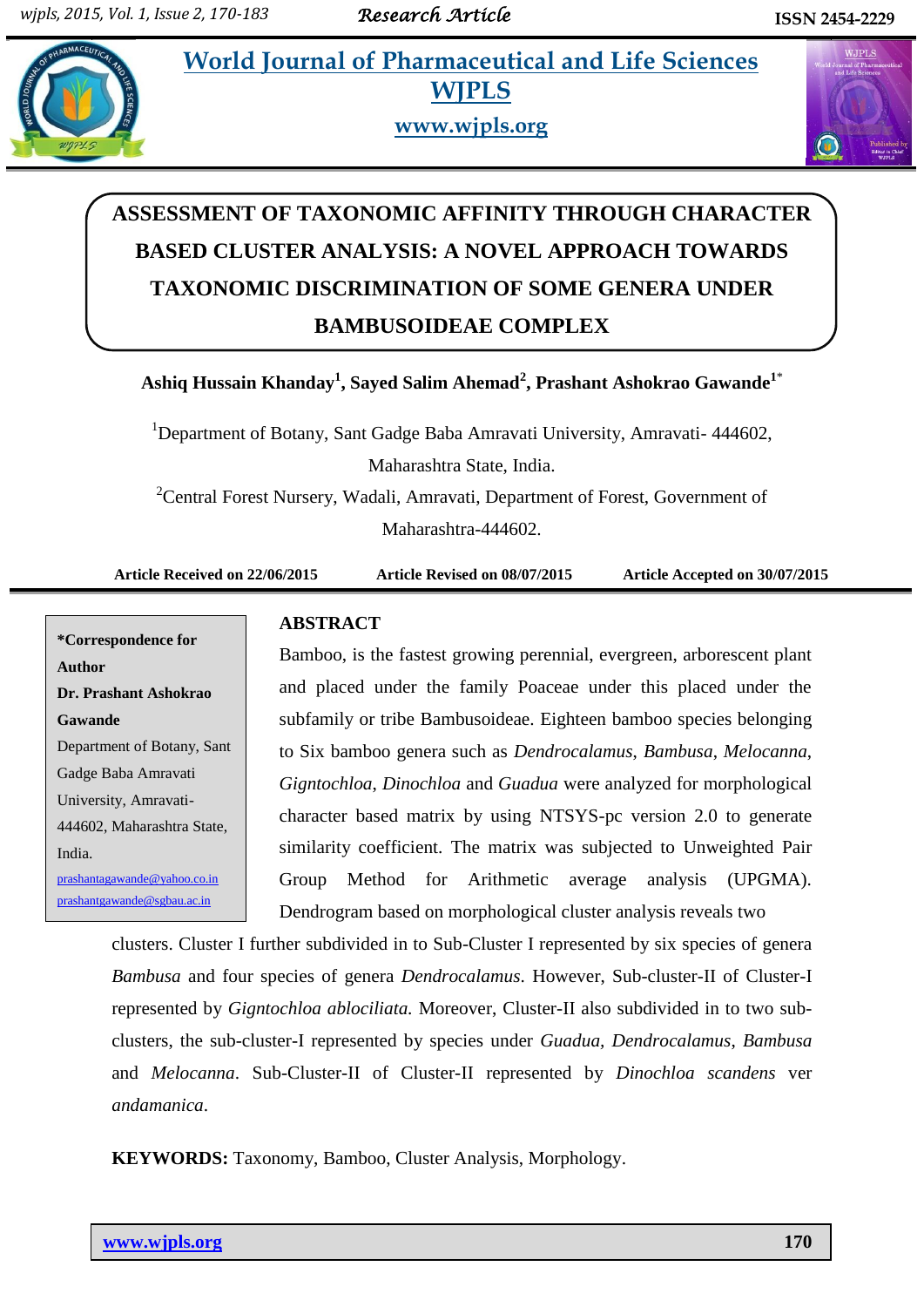#### **INTRODUCTION**

India has 136 species of Bamboo and is the second largest country in the world after China. The Bamboo is fast growing species in the Poaceae under tribe Bombusoideae and it occupies an economic status in the lives of the people especially in  $Asia$ .<sup>[1]</sup> The first recognized species of bamboo, *Arundo bambos* (now known as *Bambusa bambos)*, was described by Linnaeus in his Species Plantarum  $(1753)$ .<sup>[2]</sup> Several groups of scientists have been working on the diversity, distribution and taxonomy of bamboo in India. About 113 bamboo species have been reported by Bahadur and Jain (1983),<sup>[3]</sup> whereas 102 species reported by Ohrnberger  $2002^{[4]}$  to 136 by Sharma, 1980.<sup>[5]</sup> There are over 1600 species of Bamboo distributed in the tropical forests and the Asia 65%, Africa 7% and America 28%.<sup>[6]</sup> About 89 bamboo species out of 136 under 75 genera recorded in India fewer than 16 genera grow naturally in different forest areas or are cultivated. The density of Bamboo in Forest Area is 7, 71,821 sq km and India share is 45 % and about 12.8 % of the total forest area of the country in context to global scenario of bamboos.<sup>[7]</sup> The wide distribution of bamboo species in India and Indian subcontinents because of humFan, up to some extent depends upon the geography, ecological condition, microclimatic influence and rain fall.<sup>[8,9]</sup> Bamboo, is the fastest growing perennial, evergreen, arborescent plant and placed under the family Poaceae and under this placed under the subfamily or tribe Bambusoideae.<sup>[10]</sup> The Bambusoideae now-a-days divided into the tribes Bambuseae and Olyreae. However, woody bamboos placed under Bambuseae and consist of approximate 77 genera and 1030 species worldwide. The division of Bambusodae diverges further into nine subtribes, one of which is Bambusinae, consisting of ten to 13 genera and mostly restricted to tropical Asia.<sup>[11]</sup> Under the Bambusoideae subfamily includes tribe Bambuseae and Olyreae, however, former includes woody bamboos and later includes herbaceous bamboo.<sup>[12]</sup> The differential character between these tribes was presence of abaxial ligule in Olyreae and absent in Bambuseae tribe.  $^{[13,14]}$  When we trace the history of bamboos a giant grasses belongs under Poaceae closely related to the Cyperaceae. [15,16] However, on the basis of flower reduction and chemical characteristics have been relate Poaceace closer to the Joinvilleacea, Restionaceae, Anarthriaceae and Ecdeiocoleaceae.<sup>[17,18]</sup> Robert Brown  $(1810)^{[18]}$  has beautifully canvassed ideas on relationships within the family Poyaceae. He opined that, when grasses were connected in a reticulate fashion, he was nonetheless able to recognize three groups, delimited chiefly by modifications in the fruiting (spikelet) structure. The group of genera that contained Poa was characteristic of temperate regions and the other, which contained Panicum, was characteristic of hot and tropical regions.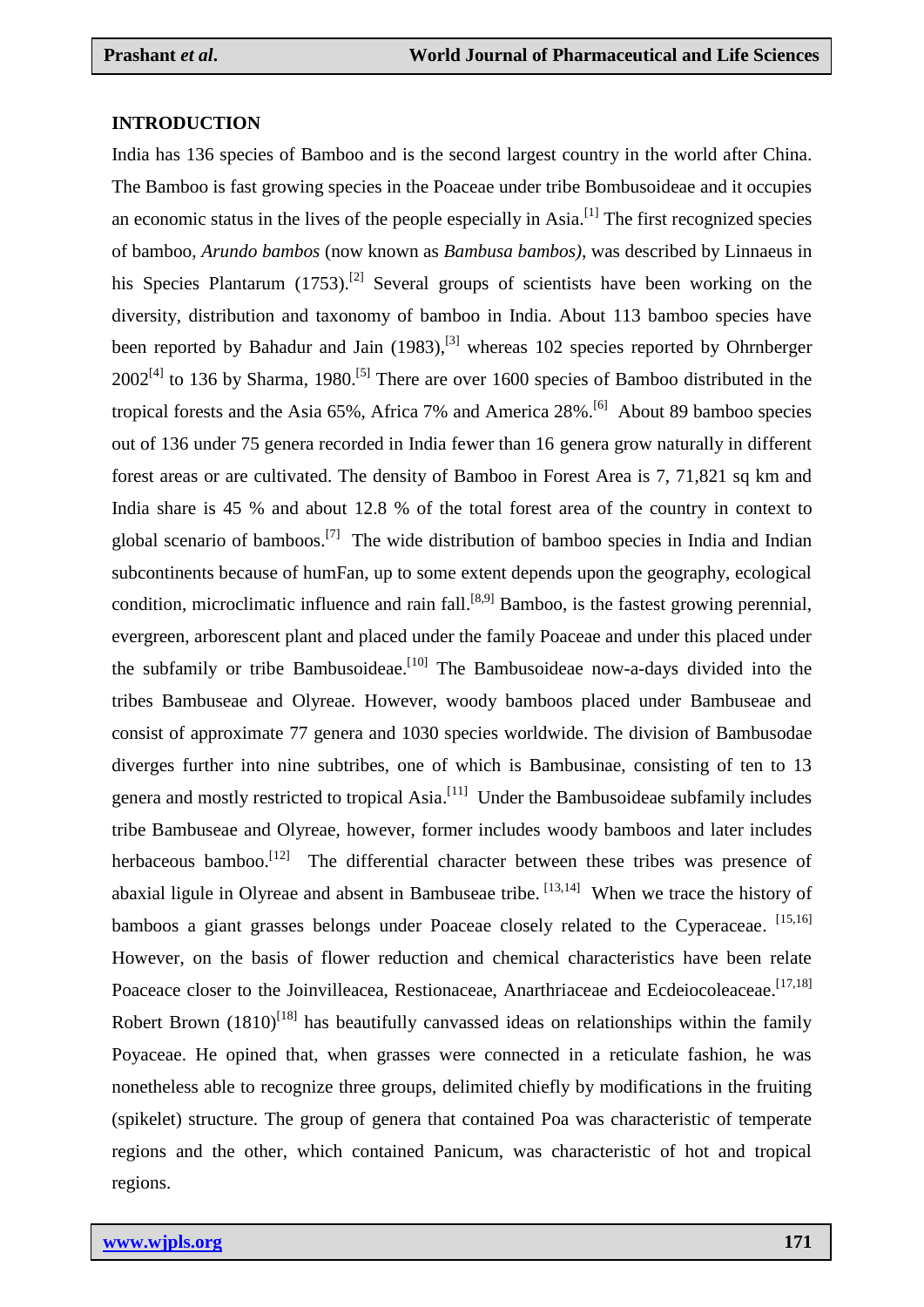Bamboos are giant grasses and the taxonomy of these plants has been neglected for long time. Moreover, taxonomy of bamboos is quite complicated because of flowers are the main organ used as a major taxonomic character for discrimination of species in the Angiosperms taxonomically.<sup>[20]</sup> But bamboo plants produces only flower at long intervals and some species have never been known to flower, bamboos are among the least studied of all higher plants. Names and descriptions developed in the past have been difficult to apply until the bamboos flower again, because they may rely upon floral characteristics for their identification. Among bamboo species, the vegetative growth phase varies from 1 year to 120 years.<sup>[21]</sup> Moreover, identification and classification is necessary for collection and conservation of germplasms.<sup>[22,23]</sup> Plant identification keys are mostly based on floral characters. Depending on the flowering cycle, the bamboos are categorized into three major groups, viz. annual flowering bamboos it includes species like *Indocalamus wightianus*, *Ochlandra* sp., sporadic or irregular flowering bamboos for example *Chimonobambusa* sp., *D. hamiltonii* and gregarious flowering bamboos like B*. bambos*, *B. tulda*, *D. strictus*, *T.*  spathiflora.<sup>[24,25]</sup> Because of the difficulty in flowering the identification depending on reproductive structure was found to be difficult in some genera under Angiosperms. Moreover, the taxonomic status identification has been a difficult task, so to resolve this problem during early part of the  $19<sup>th</sup>$  century anatomical as well as micromorphological characters are also utilized for segregating the lower taxonomic categories. Non reproductive organs are also used for identification and segregation and among them, of which leaf is the most widely used organ in plant taxonomy.<sup>[26,27]</sup> However, up to some extent for identification and classification of bamboos in the world dependant on vegetative characters such as culm and culm-sheath, for the identification because of the unusually long sexual cycle and unavailability of any other diagnostic taxonomic structure.<sup>[28]</sup> And for the classification and identification of bamboos needs greater attention in order to resolve the taxonomic crunch. [29]

Despite the enormous economic and ecological importance of grasses in general and bamboos in particular, the phyletic relationship of the group is still only partially understood. Phylogenies studies has been carried out over the past 20 years, but restricted on specific groups.<sup>[30,31]</sup> Multivariate analysis has been found to be potent biometrical tool in quantifying the degree of divergence among all possible pairs of population at genotypic level.<sup>[32]</sup> Phylogenetic studies across the entire tree of life over the past decades have left us with improved understanding of how the major groups of organisms are related to one another.<sup>[33]</sup>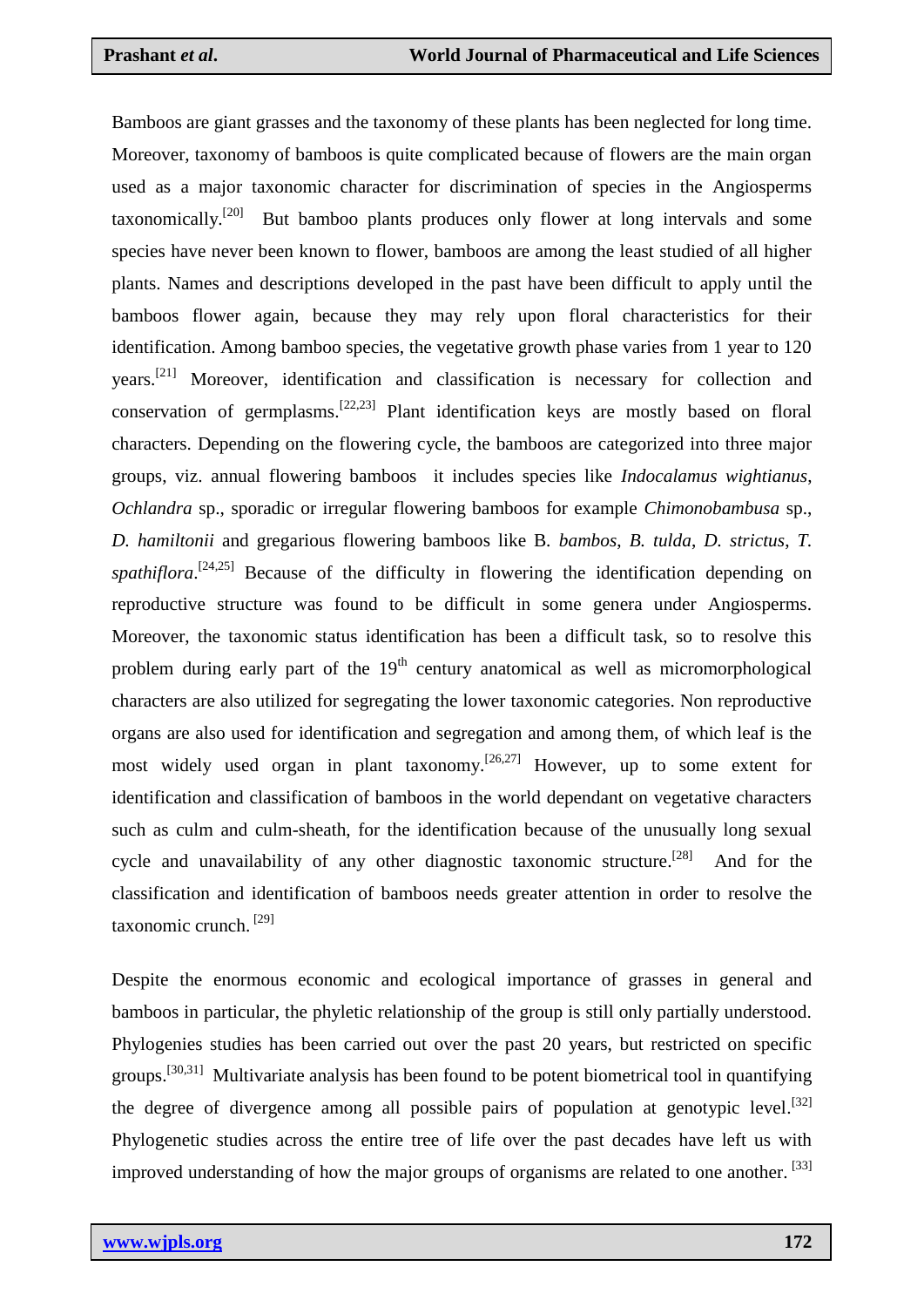For the classification of bamboos taxonomist usually relied on vegetative characters because these plants rarely produce flowers. Taxonomists thus rely solely on vegetative characteristics such as culm sheath and ligule for classification. Thus, rendering bamboo classification quite challenging. [34,28]

In this context, we analyzed 18 bamboo species and examined the morphological characteristics by applying cluster based approach to resolve the taxonomic identification and evolutionary problems in Bamboos. However, morphology based identification and cluster based approaches were very useful for quick identification at the field as well as conservatory level.

#### **MATERIALS AND METHODS**

#### **Plant Material**

Eighteen bamboo species belonging to Six bamboo genera such as *Dendrocalamus* to which species are *D. giganteus* Wall. Ex Munro, *D. strictus* (Roxb.) Nees, *D. hamiltonii* Nees et Am. Ex Munro, *D. asper* (Schult. & Schult.F.) Barker Ex K., *D. membranaceus* Munro and *D. longispathus* (Kurz) Kurz, Genera *Bambusa* with *B. balcooa* Roxb., *B. bambos* (Linn.) Voss, *B. polymorpha* Munro, *B. arundinaceae* (Retz.) Wild., *B. vulgaris* Schard ex WendI, *B. burmanica* Gamble, *B. multiplex* (Loureiro) Raeusschel ex Schultes & J. H.*, B. tulda* Roxb and *B. ventricosa* Munro, the genera *Melocanna* with single species such as *M. basifera* (Roxb) Kurz*,* Genera *Gigntochloa* with again single species i.e. *G. ablociliata* Munro, Moreover, Genera *Dinochloa* with signal species such as *D. scandens* (Bl. exNees) O. Ktz ver *D. andamanica* (Kurz) Nainthani and genera *Guadua* with single species i.e. *Guadua angustifolia* , were studied morphologically as per the morphological descriptors laid down by present investigator from Central Forest Nursery, Wadali, Amravati, Forest Department, Government of Maharashtra, Maharashtra, India.

#### **Morphological descriptors**

Each species was considered as a separate, independent taxonomic unit. Forty Six key morphological traits such as Culm with Seven differential Characters it includes Nature, Habit, Color, Surface, Height, Hollowness, Shape in cross section. Second significant morphological character considered as Node with Six parameters for example its occurrence, Shape, Structure, Architecture, Surface, Special Characters. However, another taxonomic trait considered by present investigator was Internodes with six parameters i.e. Length, Diameter, Comparative length, Color, Surface, Shape in cross section. The Culm Sheath with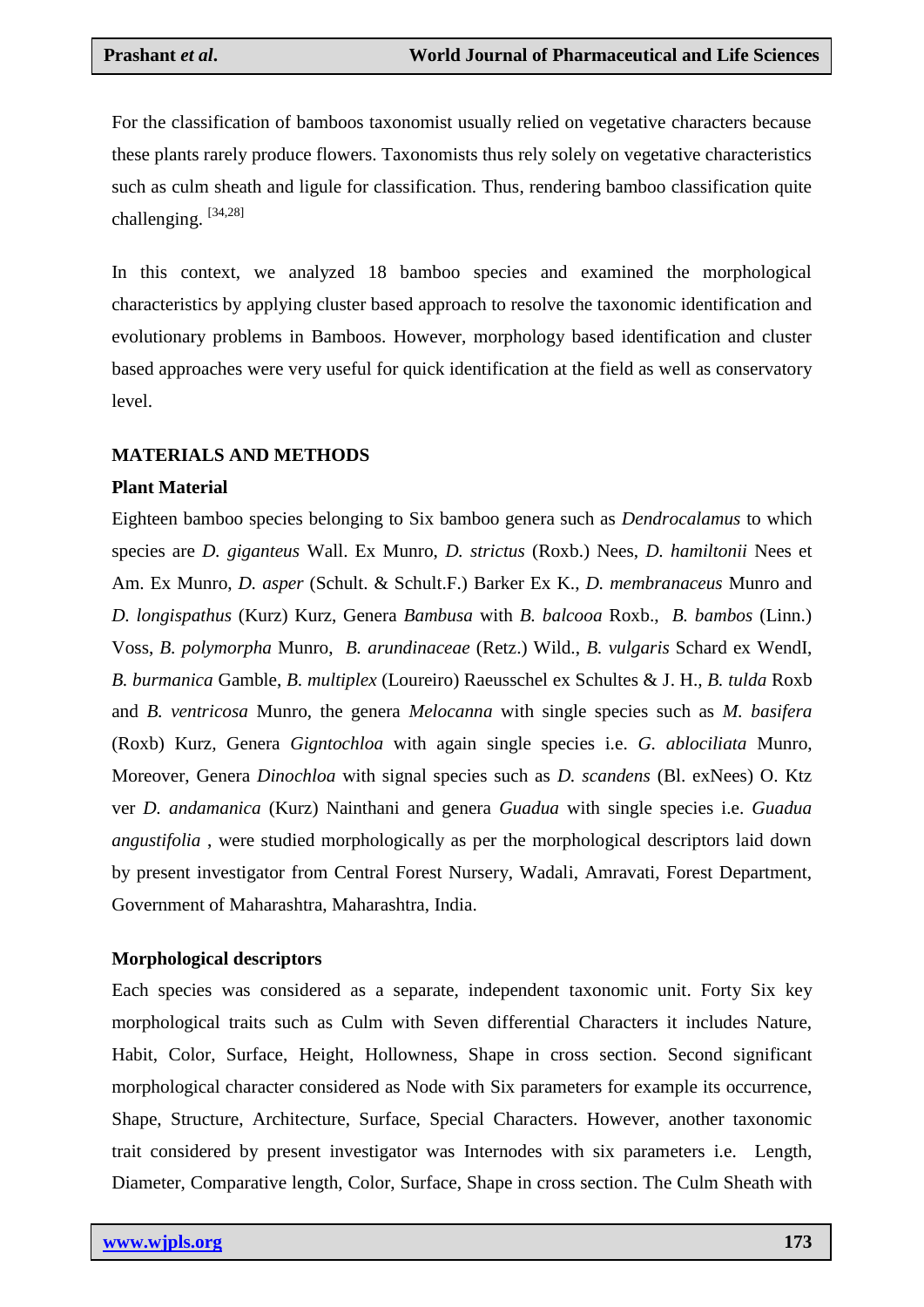fourteen parameters such as Width, Length, Auricle, Auricle hair, variability, ligule, surface, hair color, hair on edges, blade posture, blade length, blade width, blade surface. In support of above the Branching pattern was also considered as taxonomic trait for discrimination of species with the parameters like Occurrence, Arrangement, origin, modifications, Posture at node and lastly, the Leaf taken as a taxonomic trait with eight micro-morphological characters such as Length, Width, Surface, Appendages, Auricle hairs, ligule, color, leaf sheath hairs etc.

#### **Data analysis**

In calculating score for an alignment, only residue locus identities were considered. Essentially, using a unitary matrix (Sparse), matching of identical residues in different lane was scored as '1' and non-matched as '0'. The matrix was prepared in Microsoft Excel. Only the clear, unambiguous characters were considered for scoring. Each character was denoted as single locus. Genetic similarity (GS) between individuals was estimated according to the formula given by Nei and Li  $(1979)$ . <sup>[35]</sup>

#### **Morphological phylogenetic analysis**

The unitary data was analyzed by using NTSYS-pc version 2.0 to generate similarity coefficient. The matrix was subjected to Unweighted Pair Group Method for Arithmetic average analysis (UPGMA) to generate dendrogram using average linkage procedure. [36,37]

#### **RESULT AND DISCUSSION**

The Bambusoideae complex includes tribe Bambuseae it includes woody bamboos and Olyreae comprises herbaceous bamboo.<sup>[12]</sup> The first identification and monograph was put forth by Gamble (1986)<sup>[9]</sup> from India. After the comprehensive monograph of Gamble, Camus (1913)<sup>[38]</sup> worked on bamboo species from India and China. Plant systematics study approach has been applied by Blatter and Parker  $(1929)$ . <sup>[39]</sup> The taxonomic work on bamboo species from Asia further extended for the identification and for taxonomic status by many taxonomists like McClure (1966), Dransfield (1980), Tewari (1992), Kumar (1996)<sup>[40,41,42,43]</sup> etc. Taxonomists were relied on the flower for taxonomic identification of species and however, in flowers rarely and at long intervals, some species are produced scanty flowering. However, some of the reports noted flowering cycle in some bamboo species completed after 85 to 100 years. The sporadic flowering has been reported by so many workers in some of the species of bamboo by Koshy and Pushpangadan (1997); Islam *et al* (2012).<sup>[44,45]</sup> Because of this taxonomic characterization of bamboo species is found to be a difficult task, so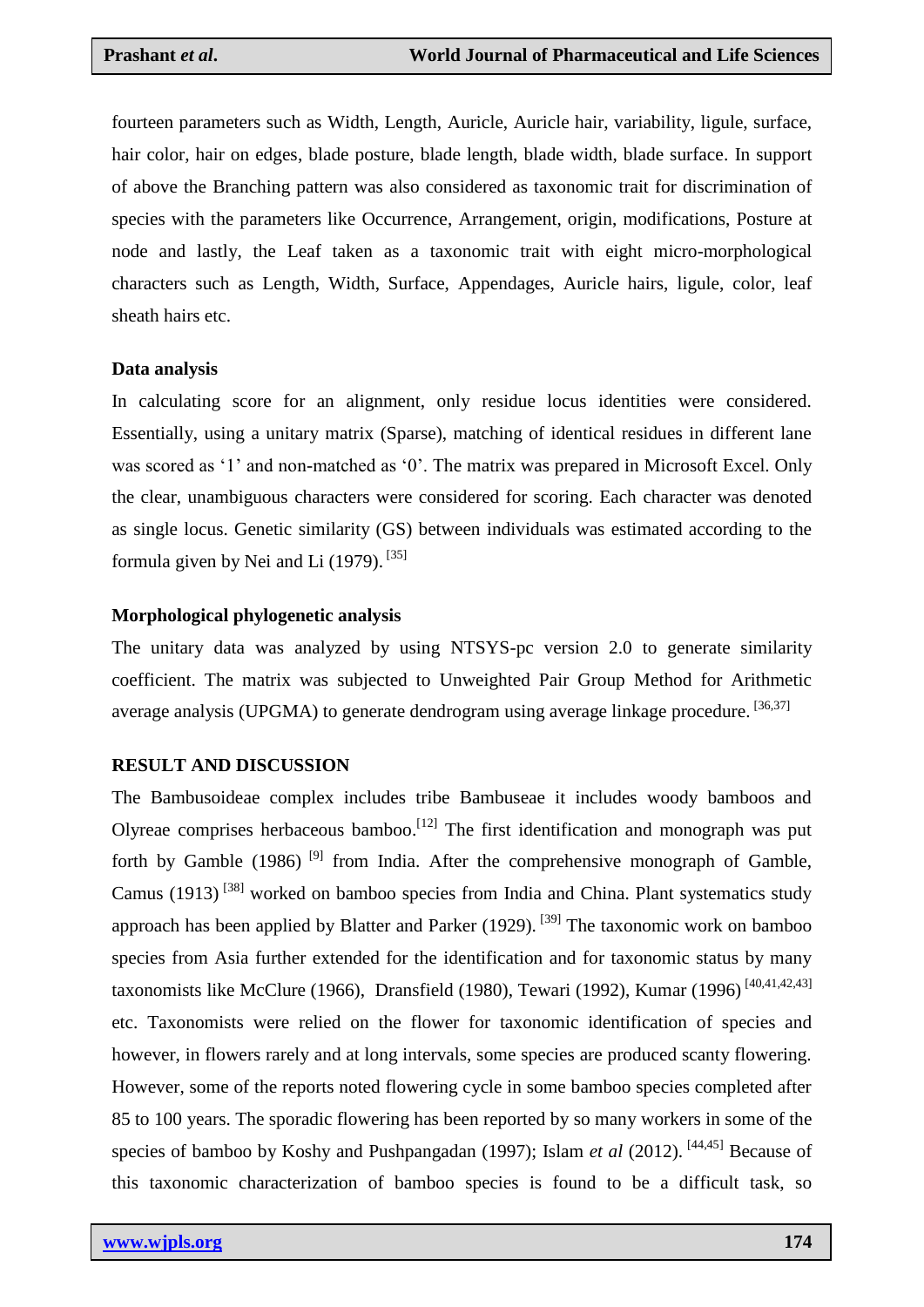microscopic characters such as roughness, venations, epidermal cells, stomata, cuticle, surface contours and ornamentation (hairs, papillae, trichomes) and micro-morphological characters such as hair, wax etc.<sup>[26,27]</sup> considered and included under lower taxonomic category. In support of above mentioned characters the present investigation deals with cluster based approach in order to resolve this taxonomic crunch.

Dendrogram based on morphological cluster analysis reveals two clusters this is because of due to growth habit and morphological characteristics. [46] Cluster I further subdivided in to Sub-Cluster I and II. Wherein, *Bambusa bambos* exhibited close relationship with *Bambusa vulgaris* at 0.70 similarity coefficients. Although these two species placed genetically closer to each other but did not share the same sub-sub-cluster because of difference in plant height former with 15-20m, Surface of stem non pubescent, Internodal length 20-25 cm, difference in culm sheath length and width, ligule with lateral appendage, non hairy, branched, thorny nodes, leaf sheath hairs and latter with 25-25m, surface of stem pubescent, Internodal length 30-40cm, ligule without lateral appendage, hairy, unbranched, non hairy etc., these characters differentiate these species. However, *Bambusa vulgaris* and *Bambusa burmanica* exhibited close morphological relationship because of 0.78 similarity coefficient. These two species clustered together due to some morphological characters such as Closely packed clum, dark green color of clum, height of plant ranging from 10-20m, Single node line, length of internode 30-40 cm, Culm sheath 15-20cm, sheath auricles with hairs, creamy whitish hairs on ligule, erect leaf blade, branched, pubescent leaf blade with auriculate hairs etc, these characters placed these species genetically closer under sub-cluster-I of Cluster-I (Table-1, 2, 3, Figure-1).

As on the basis of dendrogram *Dendrocalamus asper* was found to be outgrouped from *Bambusa bambos*, *Bambusa vulgaris* and *Bambusa burmanica*, but placed closer to the other species of *Dendrocalamus* such as *D. hamiltonii* and *D. giganteus*. *Dendrocalamus asper* and *B. balcooa* exhibited close morphological affinity with 0.68 similarity coefficient. It is interested to note that although these two species belonging to the separate genera but exhibited great morphological similarity in lower taxonomic characters such as closely packet erect culm, surface pubescent, height 15-20m, leaf sheath hairs etc. Although, the species under the genus *Dendrocalamus* and *Bambusa* exhibited more similarity but these genera have some minor morphological differences. In *Bambusa* culm size is small, thicker culm wall, small leaves, younger culm with furry wax, uniform branching, and auriculate culm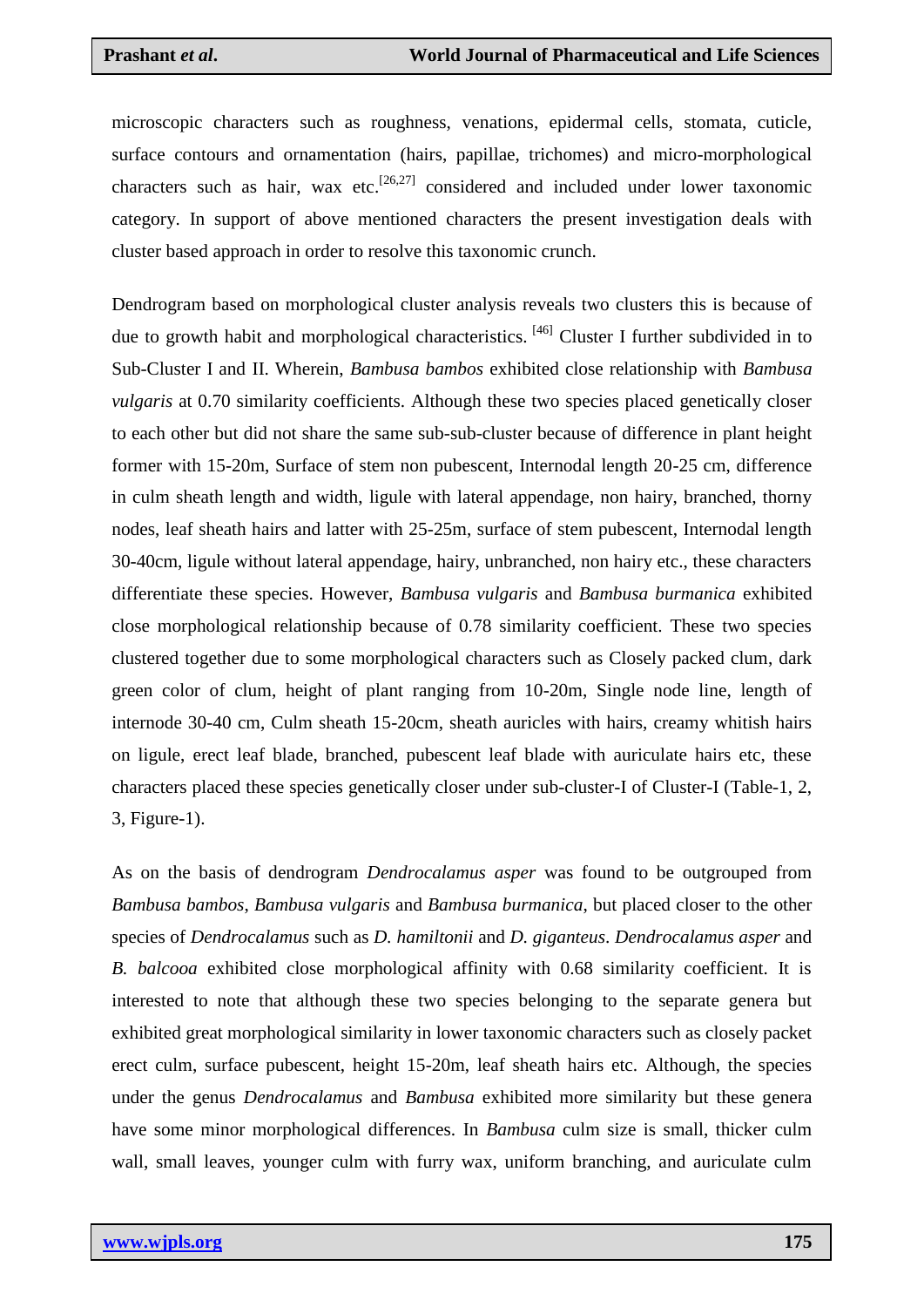sheath as compare to *Dendrocalamus*. Never the less, dendrogram by applying UPGMA supports the clustering of *Bambusa balcooa*, *Dendrocalamus hamiltonii* and *Dendrocalamus giganteus* in the same sub-sub-cluster of Cluster-I, because of 0.81 and 0.78 genetic similarity between *Bambusa balcooa* - *Dendrocalamus hamiltonii* and *Dendrocalamus hamiltonii* - *Dendrocalamus giganteus* respectively. *Bambusa balcooa* and *Dendrocalamus hamiltonii* have 56 monomorphic characters it includes Closely packed erect culm, semi solid, surface pubescent along with these characters some differential lower taxonomic characters has been exhibited by these species, these characters able to place these two species under different genera, the characters are auricles absent, leaf sheath with brown hairs, culm more than 10m with waxy coat as in *Bambusa balcooa* and culm with thick fur, culm nodes uniformly cylindrical, Long leaf sheath ligule, auricles on culm sheath etc. in *Dendrocalamus hamiltonii*. However, *Dendrocalamus hamiltonii* and *Dendrocalamus giganteus* exhibited morphological closeness because of 0.78 similarity coefficient and these two species showed 55 monomorphic characters and 85 polymorphic characters, this situation able to place these two species close to each other but exhibit separate lineage under this cluster.



**Figure1: Dendrogram based on UPGMA for Eighteen Bamboo Species.**

The dendrogram reveals close morphological relationship between *Bambusa tulda* and *Dendrocalamus membranaceus* because of sharing of 53 taxonomic characters and 0.75 genetic similarity coefficient. Although, *Bambusa tulda* and *Dendrocalamus membranaceus* share same cluster and also show close affinity with each other, in spite of this these two species have marked differential morphological characters. There are differential morphological characters such as in *Bambusa tulda* grayish green color, longer, internodal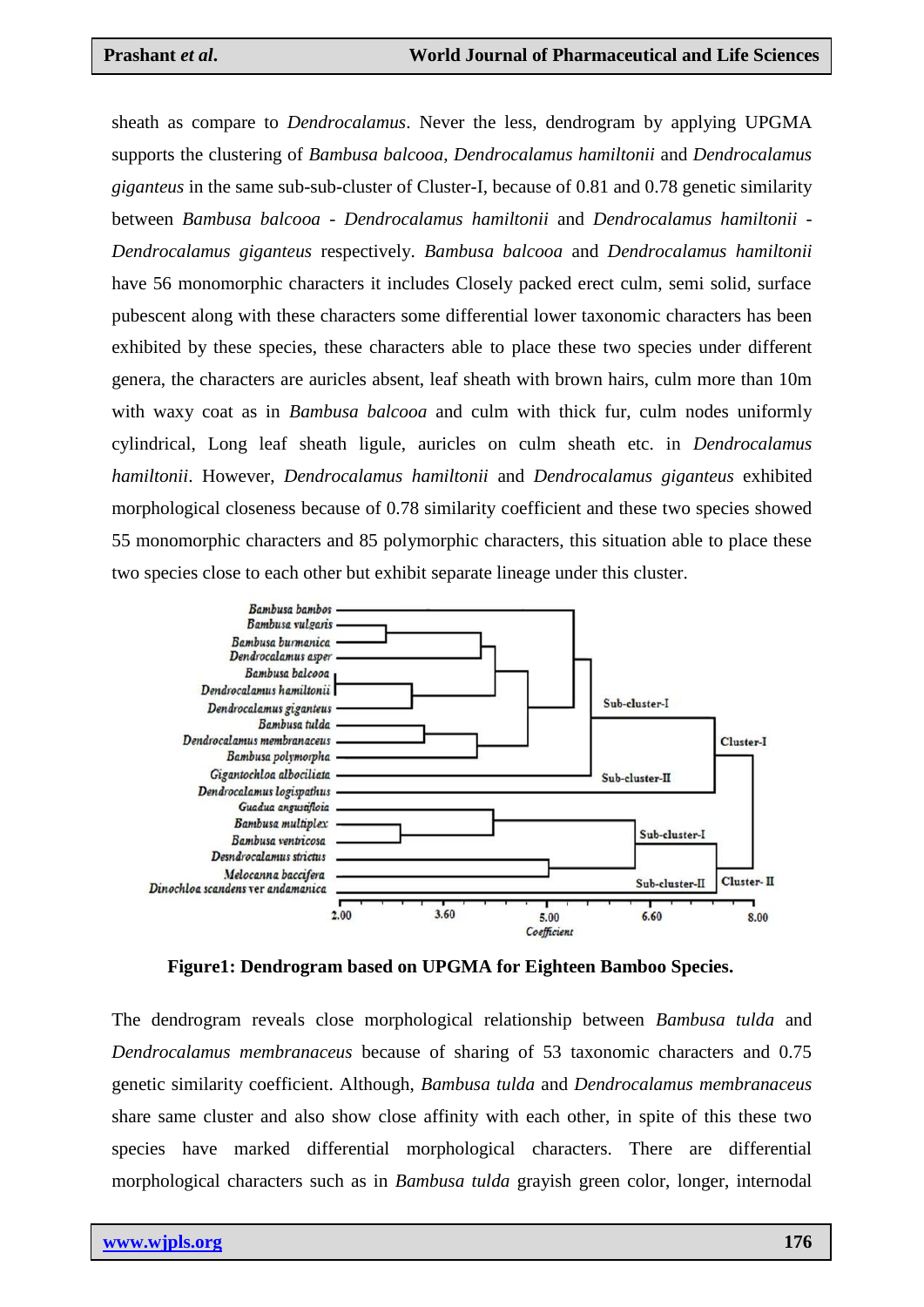distance more, diameter of culm less, dominant with subsidiary branches, pubescent leaf, hairless leaf auricle etc. as compare to *Dendrocalamus membranaceus.* Das *et al*., (2007) when worked for phylogenetic relationships among the bamboo species as on morphological characters they also faced difficulties when distinguishing *B. tulda* from the *B. auriculate* morphologically, similar was the situation during present investigation. [46]

|    | 1   | 2   | 3   | 4                                               | 5   | 6   | 7   | 8                      | 9   | 10  | 11                               | 12  | 13  | 14                                     | 15  | 16  | 17  | 18 |  |
|----|-----|-----|-----|-------------------------------------------------|-----|-----|-----|------------------------|-----|-----|----------------------------------|-----|-----|----------------------------------------|-----|-----|-----|----|--|
| 1  | 69  |     |     |                                                 |     |     |     |                        |     |     |                                  |     |     |                                        |     |     |     |    |  |
| 2  | 133 | 64  |     |                                                 |     |     |     |                        |     |     |                                  |     |     |                                        |     |     |     |    |  |
| 3  | 133 | 128 | 64  |                                                 |     |     |     |                        |     |     |                                  |     |     |                                        |     |     |     |    |  |
| 4  | 137 | 132 | 132 | 68                                              |     |     |     |                        |     |     |                                  |     |     |                                        |     |     |     |    |  |
| 5  | 138 | 133 | 133 | 137                                             | 69  |     |     |                        |     |     |                                  |     |     |                                        |     |     |     |    |  |
| 6  | 137 | 132 | 132 | 136                                             | 137 | 68  |     |                        |     |     |                                  |     |     |                                        |     |     |     |    |  |
| 7  | 141 | 136 | 136 | 140                                             | 141 | 140 | 72  |                        |     |     |                                  |     |     |                                        |     |     |     |    |  |
| 8  | 137 | 132 | 132 | 136                                             | 137 | 136 | 140 | 68                     |     |     |                                  |     |     |                                        |     |     |     |    |  |
| 9  | 142 | 137 | 137 | 141                                             | 142 | 141 | 145 | 141                    | 73  |     |                                  |     |     |                                        |     |     |     |    |  |
| 10 | 133 | 128 | 128 | 132                                             | 133 | 132 | 136 | 132                    | 137 | 64  |                                  |     |     |                                        |     |     |     |    |  |
| 11 | 132 | 127 | 127 | 131                                             | 132 | 131 | 135 | 131                    | 136 | 127 | 63                               |     |     |                                        |     |     |     |    |  |
| 12 | 134 | 129 | 129 | 133                                             | 134 | 133 | 137 | 133                    | 138 | 129 | 128                              | 65  |     |                                        |     |     |     |    |  |
| 13 | 125 | 120 | 120 | 124                                             | 125 | 124 | 128 | 124                    | 129 | 120 | 119                              | 121 | 56  |                                        |     |     |     |    |  |
| 14 | 120 | 115 | 115 | 119                                             | 120 | 119 | 123 | 119                    | 124 | 115 | 114                              | 116 | 107 | 51                                     |     |     |     |    |  |
| 15 | 122 | 117 | 117 | 121                                             | 122 | 121 | 125 | 121                    | 126 | 117 | 116                              | 118 | 109 | 104                                    | 53  |     |     |    |  |
| 16 | 121 | 116 | 116 | 120                                             | 121 | 120 | 124 | 120                    | 125 | 116 | 115                              | 117 | 108 | 103                                    | 105 | 52  |     |    |  |
| 17 | 122 | 117 | 117 | 121                                             | 122 | 121 | 125 | 121                    | 126 | 117 | 116                              | 118 | 109 | 104                                    | 106 | 105 | 53  |    |  |
| 18 | 120 | 115 | 115 | 119                                             | 120 | 119 | 123 | 119                    | 124 | 115 | 114                              | 116 | 107 | 102                                    | 104 | 103 | 104 | 51 |  |
|    |     |     |     | <b>Species designation: 1)</b> <i>B. bambos</i> |     |     |     | $2)$ B. vulgaris       |     |     | 3) B. burmanica                  |     |     | $4)$ D. asper                          |     |     |     |    |  |
|    |     |     |     | $5)$ B. balcooa                                 |     |     |     | 6) D. hamiltonii       |     |     | $8)$ B. tulda<br>7) D. giganteus |     |     |                                        |     |     |     |    |  |
|    |     |     |     | 9) D. membranaceus                              |     |     |     | 10) B. polymorpha      |     |     |                                  |     |     | 11) G. ablociliata 12) D. longispathus |     |     |     |    |  |
|    |     |     |     | $13)$ B. gavadova                               |     |     |     | $14)$ B. multiplex     |     |     |                                  |     |     | 15) B. ventricosa 16) D. strictus      |     |     |     |    |  |
|    |     |     |     | 17) M. basifera                                 |     |     |     | 18) Dinochloa scandens |     |     |                                  |     |     |                                        |     |     |     |    |  |

**Table1: Total Number of Taxonomic Characters in Eighteen Bamboo Species.**

The genera *Bambusa* and *Gigantochloa* were included by taxonomists under the sub-tribe Eubambuseae, because of the similarity in the taxonomic characters, it is interested to note that in present investigation *Gigntochloa ablociliata* was found to be outgrouped species under Sub-cluster-II of cluster-I but placed nearer to the *Bambusa polymorpha* in the dendrogram. Because of 38 monomorphic and 89 polymorphic taxonomic characters in these species under investigation. *Gigntochloa ablociliata* differ from the *Bambusa polymorpha* due to presence of culm with alternate green and yellow strips, branching all over, non auriculated leaf, absence of leaf hairs, ligulate leaf etc. in former and upper internodes are long, leaves small, branching on upper nodes, leaf auricle present, leaf hairs, non ligulate leaf in latter. Moreover, *Dendrocalamus longispathus* maintain separate entity under cluster-I because of culm sheath height long, leaves long and broad as compare to species under genus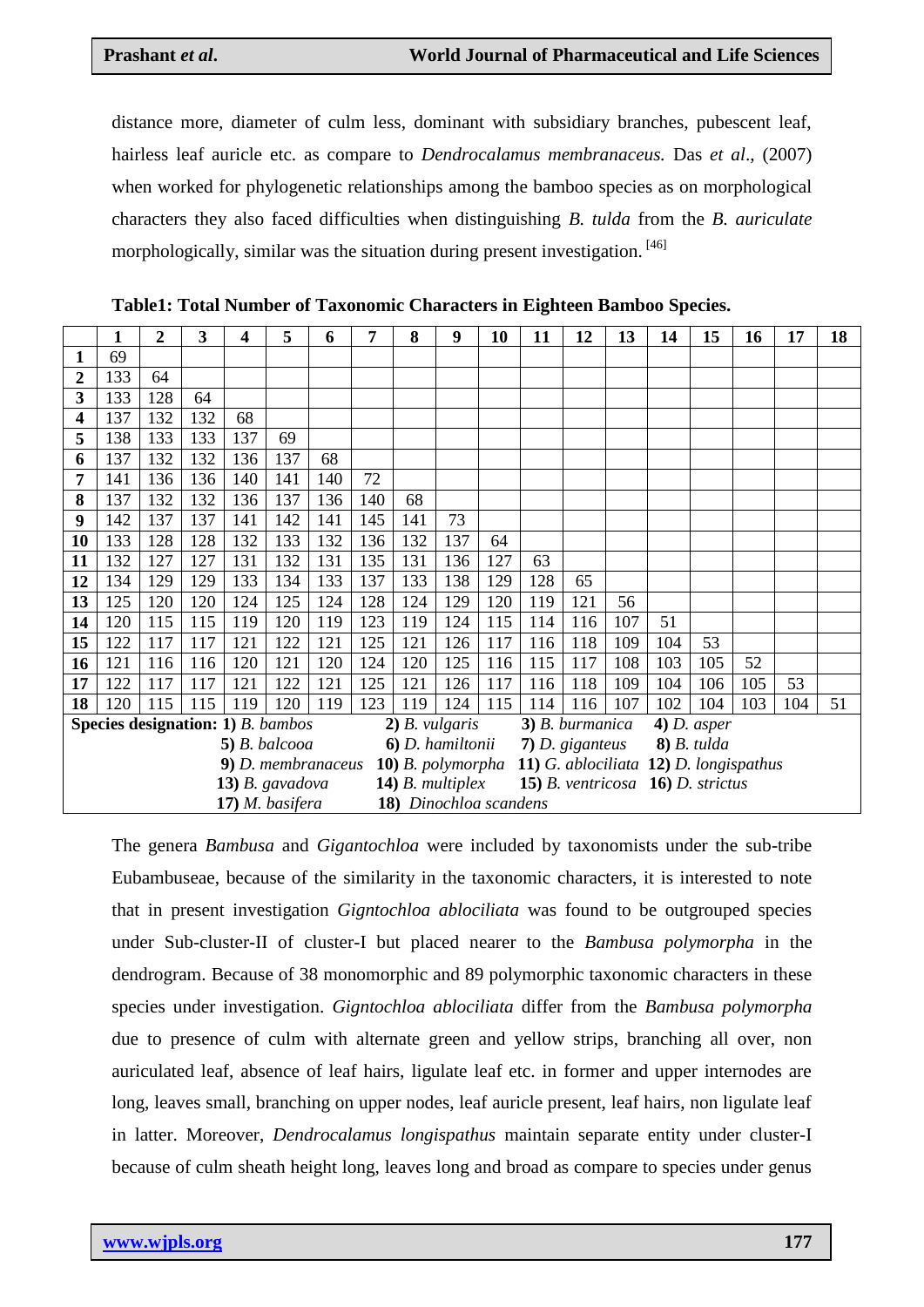*Bambusa*, Leaf blade is shorter than that of culm sheath; culm sheath length is same through and waxy culm intend this species for to maintain separate entity under this cluster.

**Table2: Total Number of Monomorphic Taxonomic Characters in Eighteen Bamboo Species.**

|                                                 | 1  | $\overline{2}$ | 3  | 4  | 5                  | 6  | 7                                                        | 8                  | 9  | 10 | 11 | 12                                | 13 | 14            | 15 | 16 | 17 | 18 |  |
|-------------------------------------------------|----|----------------|----|----|--------------------|----|----------------------------------------------------------|--------------------|----|----|----|-----------------------------------|----|---------------|----|----|----|----|--|
|                                                 | 69 |                |    |    |                    |    |                                                          |                    |    |    |    |                                   |    |               |    |    |    |    |  |
| $\overline{2}$                                  | 47 | 64             |    |    |                    |    |                                                          |                    |    |    |    |                                   |    |               |    |    |    |    |  |
| 3                                               | 44 | 50             | 64 |    |                    |    |                                                          |                    |    |    |    |                                   |    |               |    |    |    |    |  |
| 4                                               | 41 | 47             | 47 | 68 |                    |    |                                                          |                    |    |    |    |                                   |    |               |    |    |    |    |  |
| 5                                               | 47 | 48             | 51 | 47 | 69                 |    |                                                          |                    |    |    |    |                                   |    |               |    |    |    |    |  |
| 6                                               | 43 | 46             | 48 | 49 | 56                 | 68 |                                                          |                    |    |    |    |                                   |    |               |    |    |    |    |  |
| 7                                               | 39 | 45             | 43 | 50 | 52                 | 55 | 72                                                       |                    |    |    |    |                                   |    |               |    |    |    |    |  |
| 8                                               | 47 | 44             | 47 | 42 | 51                 | 49 | 47                                                       | 68                 |    |    |    |                                   |    |               |    |    |    |    |  |
| 9                                               | 52 | 47             | 50 | 45 | 48                 | 51 | 48                                                       | 53                 | 73 |    |    |                                   |    |               |    |    |    |    |  |
| 10                                              | 41 | 44             | 44 | 45 | 42                 | 43 | 44                                                       | 47                 | 49 | 64 |    |                                   |    |               |    |    |    |    |  |
| 11                                              | 41 | 45             | 39 | 42 | 39                 | 46 | 43                                                       | 40                 | 45 | 38 | 63 |                                   |    |               |    |    |    |    |  |
| 12                                              | 38 | 41             | 40 | 49 | 42                 | 51 | 52                                                       | 42                 | 43 | 42 | 42 | 65                                |    |               |    |    |    |    |  |
| 13                                              | 34 | 32             | 32 | 28 | 35                 | 36 | 33                                                       | 36                 | 35 | 34 | 28 | 33                                | 56 |               |    |    |    |    |  |
| 14                                              | 34 | 31             | 35 | 32 | 32                 | 31 | 31                                                       | 35                 | 38 | 35 | 28 | 30                                | 36 | 51            |    |    |    |    |  |
| 15                                              | 34 | 32             | 30 | 26 | 29                 | 28 | 28                                                       | 32                 | 33 | 30 | 29 | 26                                | 40 | 40            | 53 |    |    |    |  |
| 16                                              | 39 | 35             | 39 | 31 | 36                 | 36 | 34                                                       | 37                 | 39 | 35 | 30 | 32                                | 34 | 36            | 34 | 52 |    |    |  |
| 17                                              | 37 | 34             | 37 | 37 | 38                 | 36 | 37                                                       | 38                 | 44 | 37 | 36 | 38                                | 29 | 33            | 29 | 35 | 53 |    |  |
| 18                                              | 35 | 31             | 47 | 30 | 33                 | 36 | 29                                                       | 32                 | 30 | 28 | 30 | 28                                | 29 | 28            | 28 | 33 | 29 | 51 |  |
| <b>Species designation: 1)</b> <i>B. bambos</i> |    |                |    |    |                    |    |                                                          | $2)$ B. vulgaris   |    |    |    | $3)$ B. burmanica                 |    | $4)$ D. asper |    |    |    |    |  |
|                                                 |    |                |    |    | $5)$ B. balcooa    |    |                                                          | 6) D. hamiltonii   |    |    |    | 7) D. giganteus                   |    | $8)$ B. tulda |    |    |    |    |  |
|                                                 |    |                |    |    | 9) D. membranaceus |    | 10) B. polymorpha 11) G. ablociliata 12) D. longispathus |                    |    |    |    |                                   |    |               |    |    |    |    |  |
|                                                 |    |                |    |    | $13)$ B. gavadova  |    |                                                          | $14)$ B. multiplex |    |    |    | 15) B. ventricosa 16) D. strictus |    |               |    |    |    |    |  |
|                                                 |    |                |    |    | 17) M. basifera    |    | 18) Dinochloa scandens                                   |                    |    |    |    |                                   |    |               |    |    |    |    |  |

The Cluster- II represented by six species to which Sub-cluster-I represented by five species, *Bambusa multiplex* and *Banbusa ventricosa* placed under the same dendric lineage. Placing of these species under the same dendric lineage was also supported by the sharing of 40 morphological characters and also have 0.64 similarity coefficient. In spite of this, these two species having shrubby habitat, similarity in culm sheath characters, glabrous culm sheath, culm blade senescence earlier, branching all over, leaf size same, auriculate leaf sheath etc. these characters bring these species morphologically closer. However, *Dendrocalamus strictus* and *Melocanna basifera* placed morphologically closer under Sub-cluster-II of cluster-II. These two species although placed under different genera but share common morphological characters such as Height, Diameter, while younger light green color, culm sheath auricle absent, leaf blade erect, branching pattern etc. intend this species fall under the same cluster, this supported by the 0.66 similarity coefficient. Although, these species placed morphologically closer but taxonomically these two species circumscription under two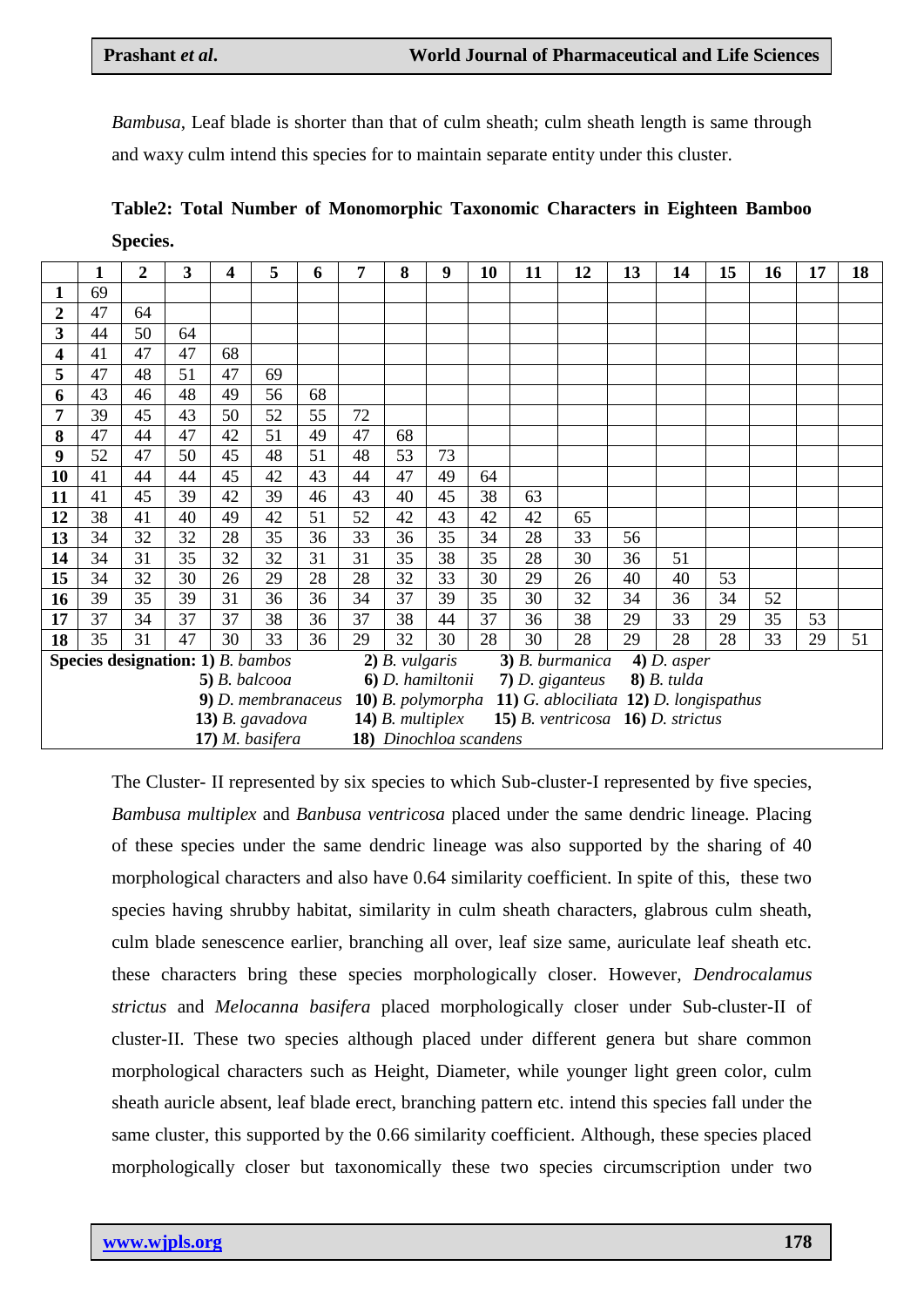different genera because of different morphological characters such as in *Melocanna basifera* culm distance more, waxy culm, culm sheath blade long, less white hairs, non overarch branching, however, in *Dendrocalamus strictus* culm distance less, non waxy culm, culm sheath blade short, dense brown hairs, overarch branching. Moreover, placing of two distinct genera i.e. *Guadua* species *G. angustifolia* under the cluster-II, close with genera *Bambusa* species *B. multiplex* but under separate dentric line because of 71 distinct different morphological characters. However, there are some common characters shared by these species such as shrubby habitat, similar height, culm diameter is almost same, leaf blade erect and leaf auricle with hairs. Lastly, *Dinochloa scandens* ver *andamanica* was totally outgrouped from all species under genera *Bambusa*, *Dendrocalamus* and *Gigntochloa*  because of the different morphological characters such as Climbing habit, bulbous node with culm sheath base persistent, spiny internodes, branches small etc. These characters placed variety *andamanica* under the genera *Dinochloa* (Table-1,2, 3, Figure-1).

|    | 1    | 2    | 3    | 4                                        | 5    | 6    | 7                             | 8    | 9    | 10   | 11                                     | 12   | 13                                 | 14   | 15   | 16   | 17   | 18 |
|----|------|------|------|------------------------------------------|------|------|-------------------------------|------|------|------|----------------------------------------|------|------------------------------------|------|------|------|------|----|
|    |      |      |      |                                          |      |      |                               |      |      |      |                                        |      |                                    |      |      |      |      |    |
| 2  | 0.70 | 1    |      |                                          |      |      |                               |      |      |      |                                        |      |                                    |      |      |      |      |    |
| 3  | 0.66 | 0.78 |      |                                          |      |      |                               |      |      |      |                                        |      |                                    |      |      |      |      |    |
| 4  | 0.59 | 0.71 | 0.71 |                                          |      |      |                               |      |      |      |                                        |      |                                    |      |      |      |      |    |
| 5  | 0.68 | 0.72 | 0.76 | 0.68                                     |      |      |                               |      |      |      |                                        |      |                                    |      |      |      |      |    |
| 6  | 0.62 | 0.69 | 0.72 | 0.72                                     | 0.81 |      |                               |      |      |      |                                        |      |                                    |      |      |      |      |    |
| 7  | 0.55 | 0.66 | 0.63 | 0.71                                     | 0.73 | 0.78 |                               |      |      |      |                                        |      |                                    |      |      |      |      |    |
| 8  | 0.68 | 0.66 | 0.71 | 0.61                                     | 0.74 | 0.72 | 0.67                          |      |      |      |                                        |      |                                    |      |      |      |      |    |
| 9  | 0.73 | 0.68 | 0.72 | 0.63                                     | 0.67 | 0.72 | 0.66                          | 0.75 |      |      |                                        |      |                                    |      |      |      |      |    |
| 10 | 0.61 | 0.68 | 0.68 | 0.68                                     | 0.63 | 0.65 | 0.64                          | 0.71 | 0.71 |      |                                        |      |                                    |      |      |      |      |    |
| 11 | 0.62 | 0.70 | 0.61 | 0.64                                     | 0.59 | 0.70 | 0.63                          | 0.61 | 0.66 | 0.59 | 1                                      |      |                                    |      |      |      |      |    |
| 12 | 0.56 | 0.63 | 0.62 | 0.73                                     | 0.62 | 0.76 | 0.75                          | 0.63 | 0.62 | 0.65 | 0.65                                   |      |                                    |      |      |      |      |    |
| 13 | 0.54 | 0.53 | 0.53 | 0.45                                     | 0.56 | 0.58 | 0.51                          | 0.58 | 0.54 | 0.56 | 0.47                                   | 0.54 |                                    |      |      |      |      |    |
| 14 | 0.73 | 0.53 | 0.60 | 0.53                                     | 0.53 | 0.52 | 0.50                          | 0.58 | 0.61 | 0.60 | 0.49                                   | 0.51 | 0.67                               |      |      |      |      |    |
| 15 | 0.55 | 0.54 | 0.51 | 0.42                                     | 0.47 | 0.46 | 0.44                          | 0.52 | 0.52 | 0.51 | 0.50                                   | 0.44 | 0.73                               | 0.76 |      |      |      |    |
| 16 | 0.64 | 0.60 | 0.67 | 0.51                                     | 0.59 | 0.60 | 0.54                          | 0.61 | 0.62 | 0.60 | 0.52                                   | 0.54 | 0.62                               | 0.69 | 0.64 |      |      |    |
| 17 | 0.60 | 0.58 | 0.63 | 0.61                                     | 0.62 | 0.59 | 0.59                          | 0.62 | 0.69 | 0.63 | 0.62                                   | 0.64 | 0.53                               | 0.63 | 0.54 | 0.66 |      |    |
| 18 | 0.58 | 0.53 | 0.59 | 0.50                                     | 0.55 | 0.50 | 0.47                          | 0.53 | 0.48 | 0.48 | 0.52                                   | 0.48 | 0.54                               | 0.54 | 0.53 | 0.64 | 0.55 |    |
|    |      |      |      | <b>Species designation: 1)</b> B. bambos |      |      | $2)$ B. vulgaris              |      |      |      | 3) B. burmanica                        |      | $4)$ D. asper                      |      |      |      |      |    |
|    |      |      |      | $5)$ B. balcooa                          |      |      | 6) D. hamiltonii              |      |      |      | $7)$ D. giganteus                      |      | $\boldsymbol{8}$ ) <i>B.</i> tulda |      |      |      |      |    |
|    |      |      |      | 9) D. membranaceus                       |      |      | 10) B. polymorpha             |      |      |      | 11) G. ablociliata 12) D. longispathus |      |                                    |      |      |      |      |    |
|    |      |      |      | $(13)$ B. gavadova                       |      |      | $14)$ B. multiplex            |      |      |      | 15) B. ventricosa $16$ ) D. strictus   |      |                                    |      |      |      |      |    |
|    |      |      |      | 17) M. basifera                          |      |      | <b>18)</b> Dinochloa scandens |      |      |      |                                        |      |                                    |      |      |      |      |    |

**Table 3: Nei and Li Similarity coefficient of Eighteen Bamboo Species.**

Although, eighteen species of Bamboo exhibited great morphodiversity as on the basis of cluster based analysis. Wherein cluster-I and II has showed mixing of species under genera *Dendrocalamus* and *Bambusa*, mixing of these genera in the dendrogram is not fully agree with the classical taxonomic classification view on bamboos proposed by Gamble  $(1896)$ <sup>[9]</sup>,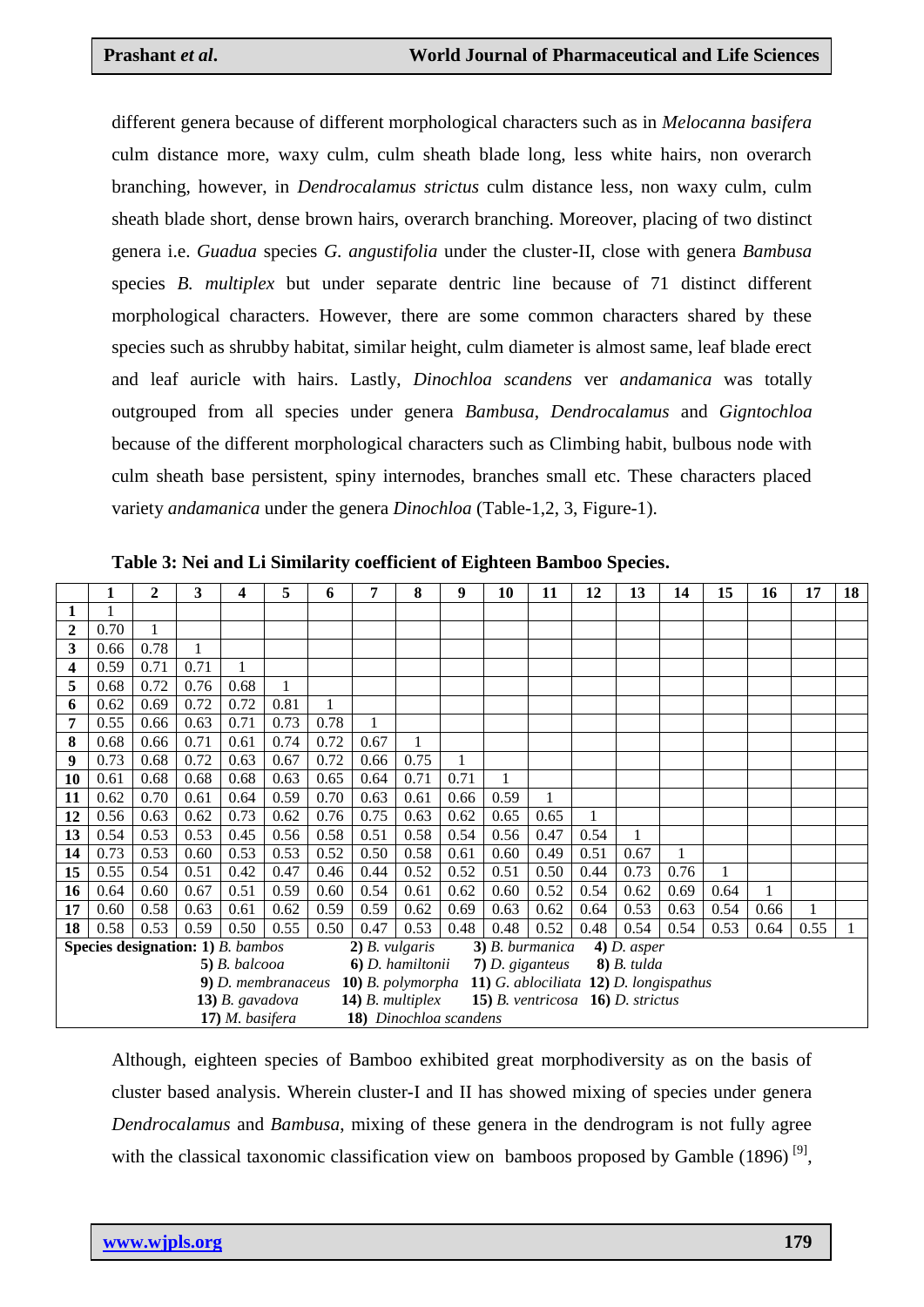he placed all bamboo plants under the tribe *Bambuseae* of the family *Poaceae*. Furthermore the genera *Bambusa* and *Gigantochloa* were included under the sub-tribe Eubambuseae, while the genus *Dendrocalamus* was included within the sub-tribe Dendrocalameae. The placing of *Gigntochloa ablociliata* in between *Bambusa polymorpha* and *Dendrocalamus longispathus* support the view of placing of genera *Bambusa* and *Gigntocholoa* under *Eubambuseae* proposed by Gamble (1896)<sup>[9]</sup>. Moreover, mixing of these genera and placing in to two different clusters was also supported by the work carried out by Loh et al  $(2000)^{[47]}$ that two species of *Dendrocalamus* i.e. *D. giganteus* and *D. brandissi* were grouped into two different clusters. The appearance of two different cluster groups was due to growth habit and morphological characteristics.

In conclusion cluster based approach for taxonomic discrimination of species under Bambusoideae complex was found to be significant however, for an accurate reconstruction of bamboo evolutionary history needs to require more attention towards morphological and molecular combine data sets.

#### **ACKNOWLEDGEMENT**

This work was made possible because of technical support given by Smt. Ninu Somraj, IFS, Deputy Conservator of Forests (Territorial), Amravati Division, Maharashtra Forest Department, Government of Maharashtra.

#### **REFERENCES**

- 1. Gielis J. Upstream fundamental research in bamboo- Possibilities and directions. Proceedings of Vth International Bamboo Congress. San Jose. Costa Rica, 1998.
- 2. Linnaeus C. Species Plantarum, ed.1. Sockholm. 1753.
- 3. Bahadur KN, Jain SS. Rare Bamboos of India. In: Jain SK, Rao PR (eds) An assessment of threatened plants of India. Botanical survey of India, Howrah, 1983; pp. 265–271.
- 4. Ohrnberger D. The bamboos of the World. Second impression.Elsevier, Amsterdam Sharma YML (1980). Bamboos in the Asia Pacific Region. In: Lessard G, Chorinard A (eds.) Proceedings Workshop on bamboo research in Asia, Singapore, 28–30 May, 1980. International Development Research Centre, Ottawa, Canada, 2002; pp. 99–120.
- 5. Sharma YML. Bamboos in the Asia Pacific Region. In: Lessard G, Chorinard A (eds.) Proceedings Workshop on bamboo research in Asia, Singapore, 28–30 May, 1980. International Development Research Centre, Ottawa, Canada, 1980; pp. 99–120.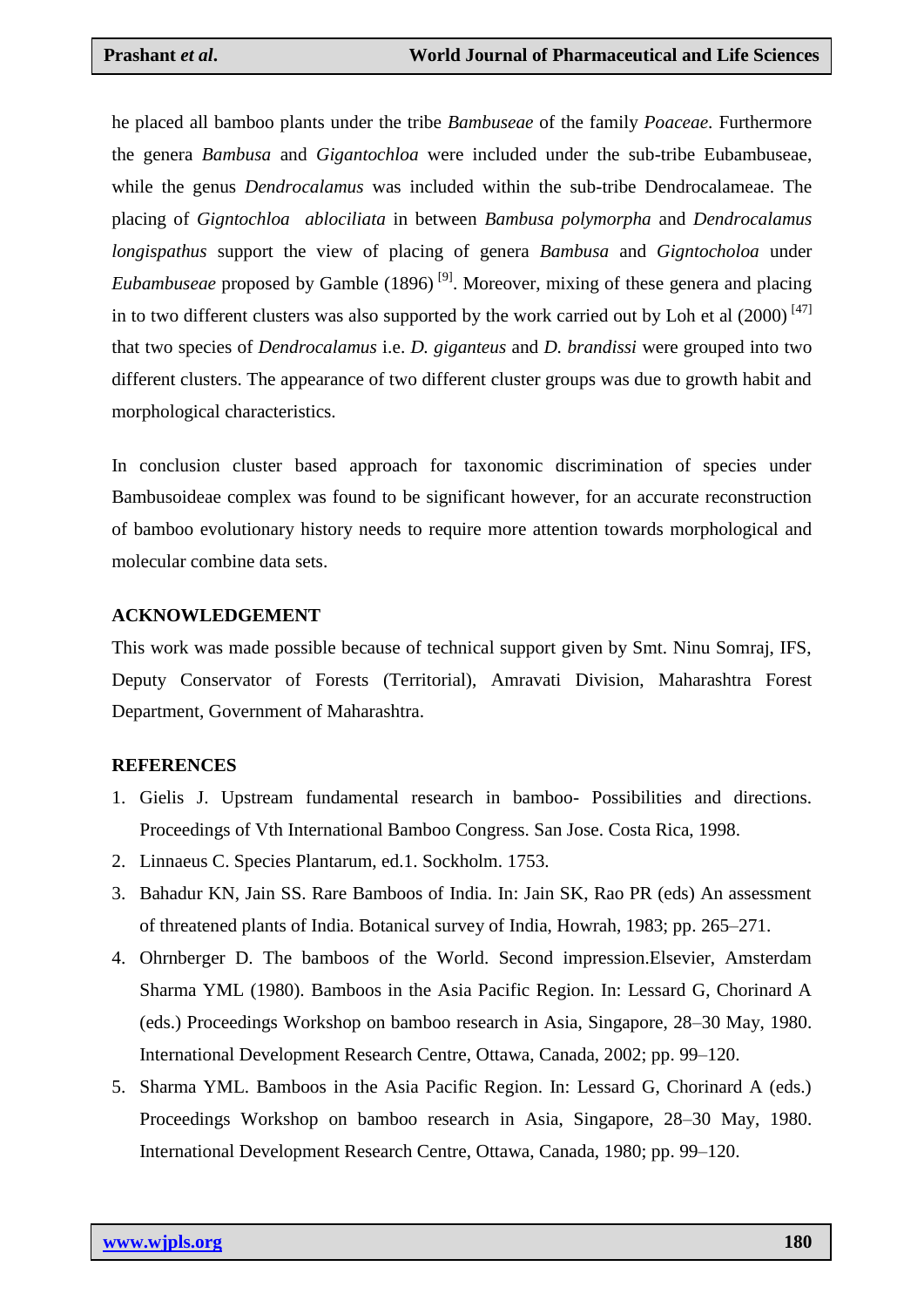- 6. Lobovikov M, Paudel S, Piazza M Ren H, Wu J. Bamboo Products and Trade Bamboo Product Statistics. In: INBAR/UN FAO, World Bamboo Resources – Non-Wood Forest Products, 2007;18: 31-38.
- 7. FSI. Indian state of Forest Report. Forest Survey of India, Ministry of Environment and Forests, Government of India, 2013; Pp. 1-252.
- 8. Boontawee B. Status of bamboo research and development in Thailand. In: proceedings of the International Bamboo workshop held in Cochin, India, 14–18 Nov, Kerala Forest Research, 1988.
- 9. Gamble JS. The Bambuseae of British India. Ann R Bot Gard Calcutta, 1896; 7:1–133.
- 10. Kigomo BN. Distribution, cultivation and research status of bamboo in Eastern Africa. KEFRI Ecol Ser Monogr, 1988; 1: 1–19.
- 11. Dransfield S, Widjaja EA. Plant resources of southeast Asia PROSEA No: 7-Bamboos. Backhuys Publishers, Leiden, Holland, 1995.
- 12. Ramanayake SMSD, Meemaduma VN, Weerawardene TE. Genetic diversity and relationships between nine species of bamboo in Sri Lanka, using random amplified polymorphic DNA. Plant Syst Evol, 2007; 269: 55–61.
- 13. Zhang W, Clark LG. Phylogeny and classification of the Bambusoideae (Poaceae). In: Jacobs SWL, Everett JE (eds) Grasses: systematics and evolution. CSIRO Publishing, Collingwood, 2000; pp. 35–42.
- 14. Grass Phylogeny Working Group. Phylogeny and sub-familial classification of the grasses. Ann Mo Bot Gard, 2001; 88: 373–457.
- 15. Engler A. Syllabus der Vorlesungen iiber specielle und Medicinisch-pharmaceutisch Botanik. Gebrtider Borntrager, Berlin. 1892.
- 16. Conquist A. An integrated system of classification of flowering plants. Colombia University Press, New York, 1981; pp. 1- 1262.
- 17. Dahlgren RMT, Clifford HT, Yeo PF. The Families of the Monocotyledons. Springer-Verlag, Berlin, Heidelberg, New York. 1985.
- 18. Campbell CS, Kellogg EA. Sister group relationships of the Poaceae. Pp. 217-224 in T. R. Soderstrom, K. W. Hilu, C. S. Campbell & M. E. Barkworth (editors), Grass Systematics and Evolution. Smithsonian Institution Press, Washington, D.C., 1987.
- 19. Brown R. Prodrotnus Florae Novae-Hollandiae et Insulae Van-Dtemen. . . . Volume 1, pages viii + 145-590. London: Richard Taylor and Associates, 1810; 2: 1-144.
- 20. Stapleton C. Bamboos of Nepal: An illustrated guide. Royal Botanical Garden Kew. Ist Edition, 1994; pp. 1-66.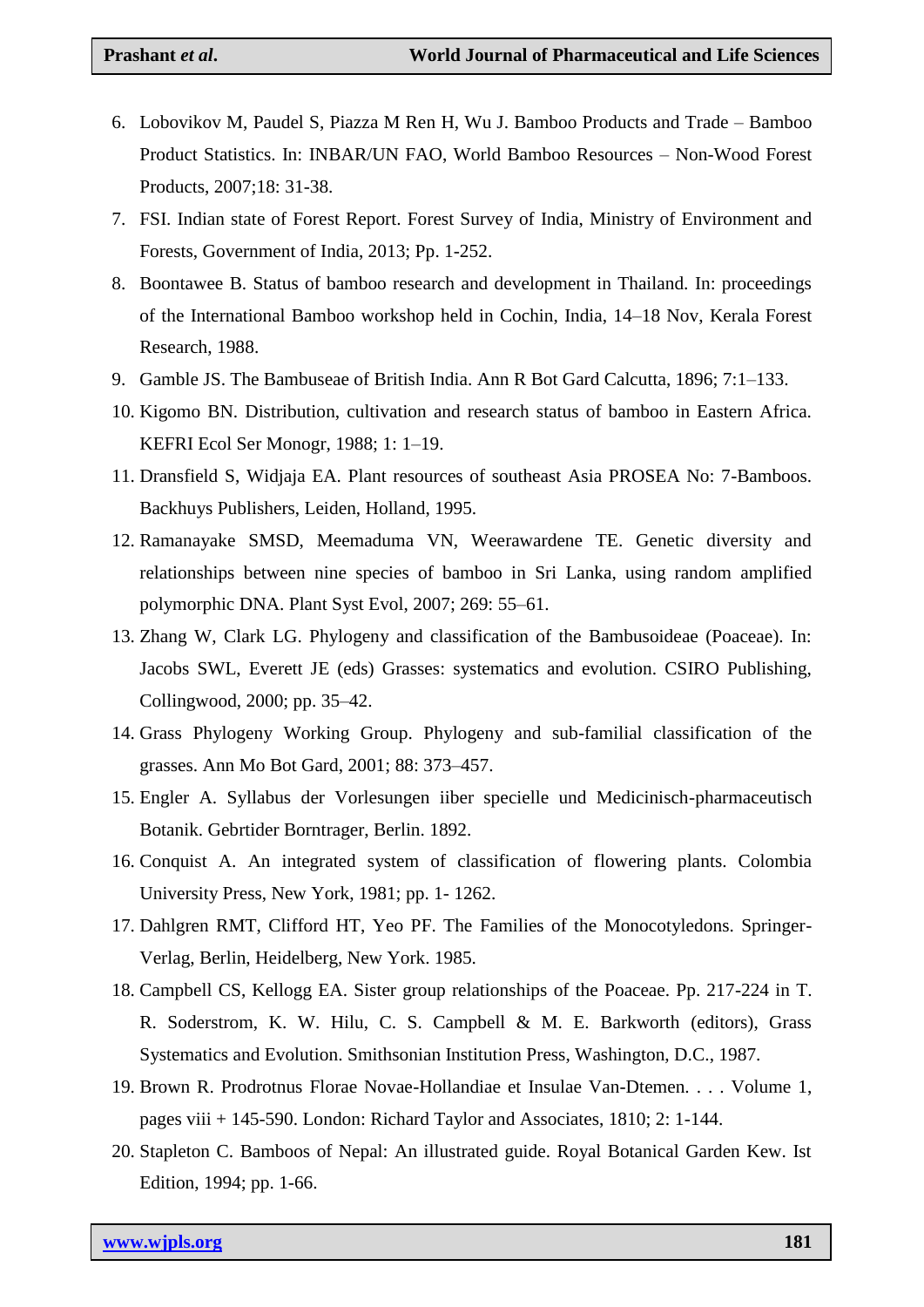- 21. Janzen DH. Why bamboos wait so long to flower. Ann. Rev. Ecol. Syst., 1976; 7: 347- 391.
- 22. Bahadur KN. Taxonomy of bamboos. Ind J For., 1979; 2: 222–241.
- 23. Soderstorm TR, Calderon CE. A commentary on bamboos (Poaceae: Bambusoideae) Biotropica, 1979; 11: 161–172.
- 24. Das M, Bhattacharya S, Singh P, Filgueiras TS, Pal A. Bamboo taxonomy and diversity in the Era of molecular markers. Adv Bot Res., 2008; 47: 225–268.
- 25. Bystriakova N, Kapos V, Lysenko I, Stapleton C. Distribution and conservation status of forest bamboo biodiversity in the Asia-Pacific region. Biodiversity Conserv, 2003; 12:1833–1841.
- 26. Metcalfe C R, Anatomy of the Monocotyledons Gramineae. Oxford, Clarendon Press, 1960.
- 27. Stebbins GL, Khush GS. Variation in the organization of the stomatal complex in the leaf epidermis of monocotyledons and its bearing on their phylogeny, Ame. J. Bot., 1961; 48 51-59.
- 28. Wu MCY. Classification of Bambuseae based on leaf anatomy. Bot. Bull. Acad. Sin, 1962; 3: 83-107.
- 29. Hui CM, Yang YM. Timber Bamboo and Industrialized Utilization. Science and Technology publishing company of Yunnan, Yunnan, 1998; pp. 1-10.
- 30. Clark LG, Zhang WP, Wendel JF. A phylogeny of the grass family (Poaceae) based on ndhF sequence data. Systematic Botany, 1995; 20: 436–460.
- 31. Duvall MR, Davis JI, Clark LG, Noll JD, Goldman DH, Sa´nchez-Ken JG. Phylogeny of the grasses (Poaceae) revisited. Aliso., 2007; 23: 237–247.
- 32. Alicchio R, Palenzona LD. Phenotypic variability and divergence in disruptive selection. Theor. Appl. Genet., 1974; 45: 122-125.
- 33. Schneider J, Doring E, Hilu KW, Roser M. Phylogenetic structure of the grass subfamily Pooideae based on comparison of plastid matK gene-3' trnK exon and nuclear ITS sequences. Taxon, 2009; 58: 405–424.
- 34. Friar E, Kochert G. Bamboo germplasm screening with nuclear restriction fragment length polymorphisms, Theor. Appl. Genet., 1991; 82: 697–703.
- 35. Nei M, Li WH. Mathematical model for studying genetic variation in terms of restriction endonucleases. Proc. Natl. Acad. Sci. USA, 1979; 76 (10): 5269-5273.
- 36. Rohlf FJ. NTSYS-pc: Numerical taxonomy and multivariate analysis system version 2.0. Department of Ecology and Evolution. State University of New York, 1998.